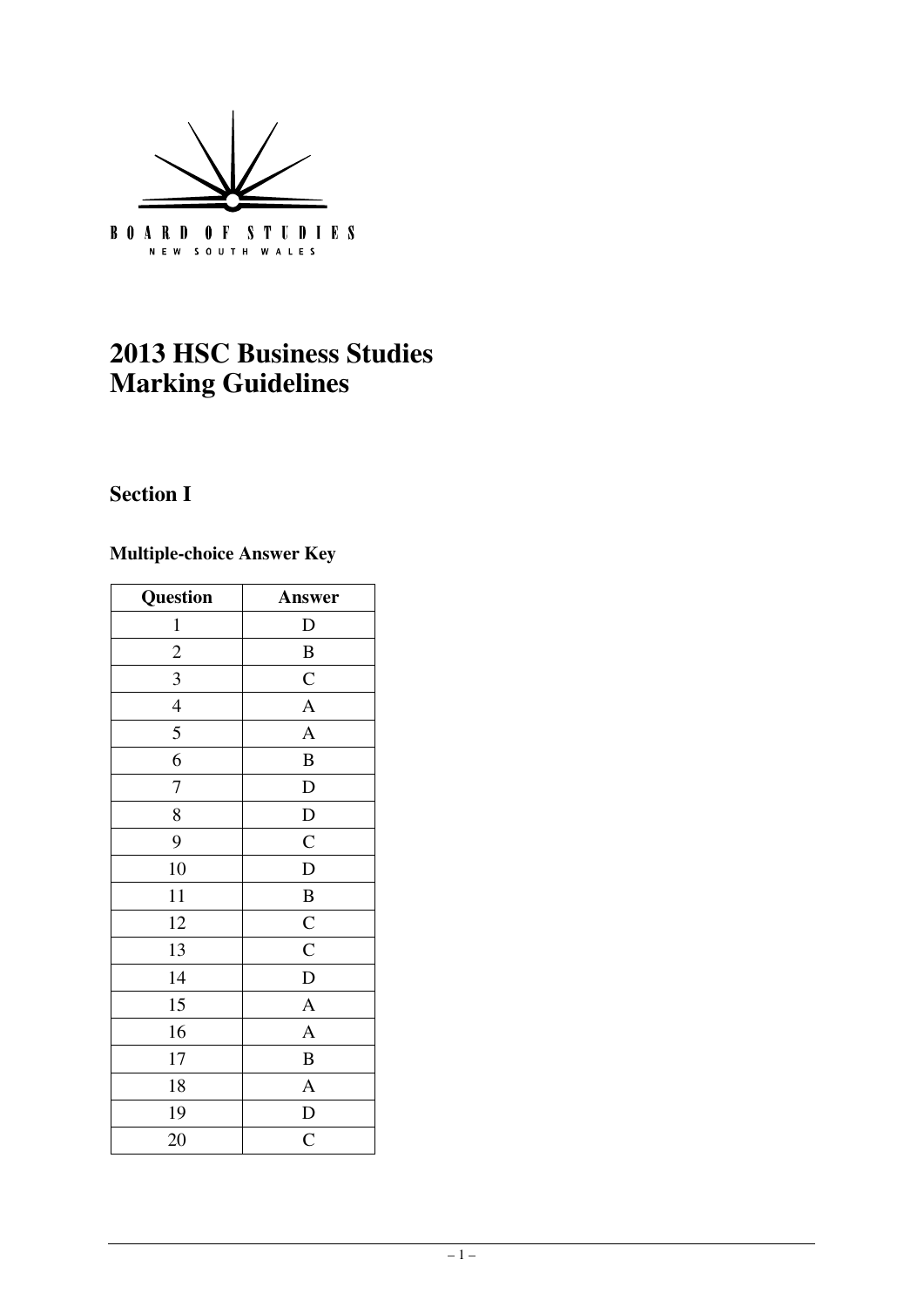

# **Section II**

## **Question 21 (a)**

| Criteria                                                                                                                                                               | Marks |
|------------------------------------------------------------------------------------------------------------------------------------------------------------------------|-------|
| • Provides characteristics and features of employee rewards to show how<br>they can be used to improve business performance, with the use of an<br>appropriate example |       |
| • Provides characteristics and features of employee rewards which could be<br>used to improve business performance                                                     |       |
| Sketches in general terms some features of employee rewards                                                                                                            |       |
| Names an employee reward                                                                                                                                               |       |

#### *Sample answer:*

Monetary and non-monetary rewards are used to attract and motivate employees. Generally, motivated employees are more productive and contribute to higher profits. For example, a cash bonus may be used to reward employees for achieving performance targets. This incentive can help boost productivity or output.

#### **Question 21 (b)**

| <b>Criteria</b>                                                                                                                             | Marks |
|---------------------------------------------------------------------------------------------------------------------------------------------|-------|
| Identifies issues and provides points for and/or against one dispute<br>resolution method which could be used to resolve workplace conflict |       |
| • Provides characteristics and features of one dispute resolution method                                                                    |       |
| • Provides a point for or a point against this method                                                                                       |       |
| • Sketches in general terms one dispute resolution method                                                                                   |       |
| • Names one dispute resolution method                                                                                                       |       |

#### *Sample answer:*

Negotiation is a method of dispute resolution where the parties involved deal directly with each other to reach an agreement. This method is simple and reduces the need for third parties and may reduce the costs involved. Negotiation may not be successful as employees may feel pressured and so require an impartial third party to reduce possible bias.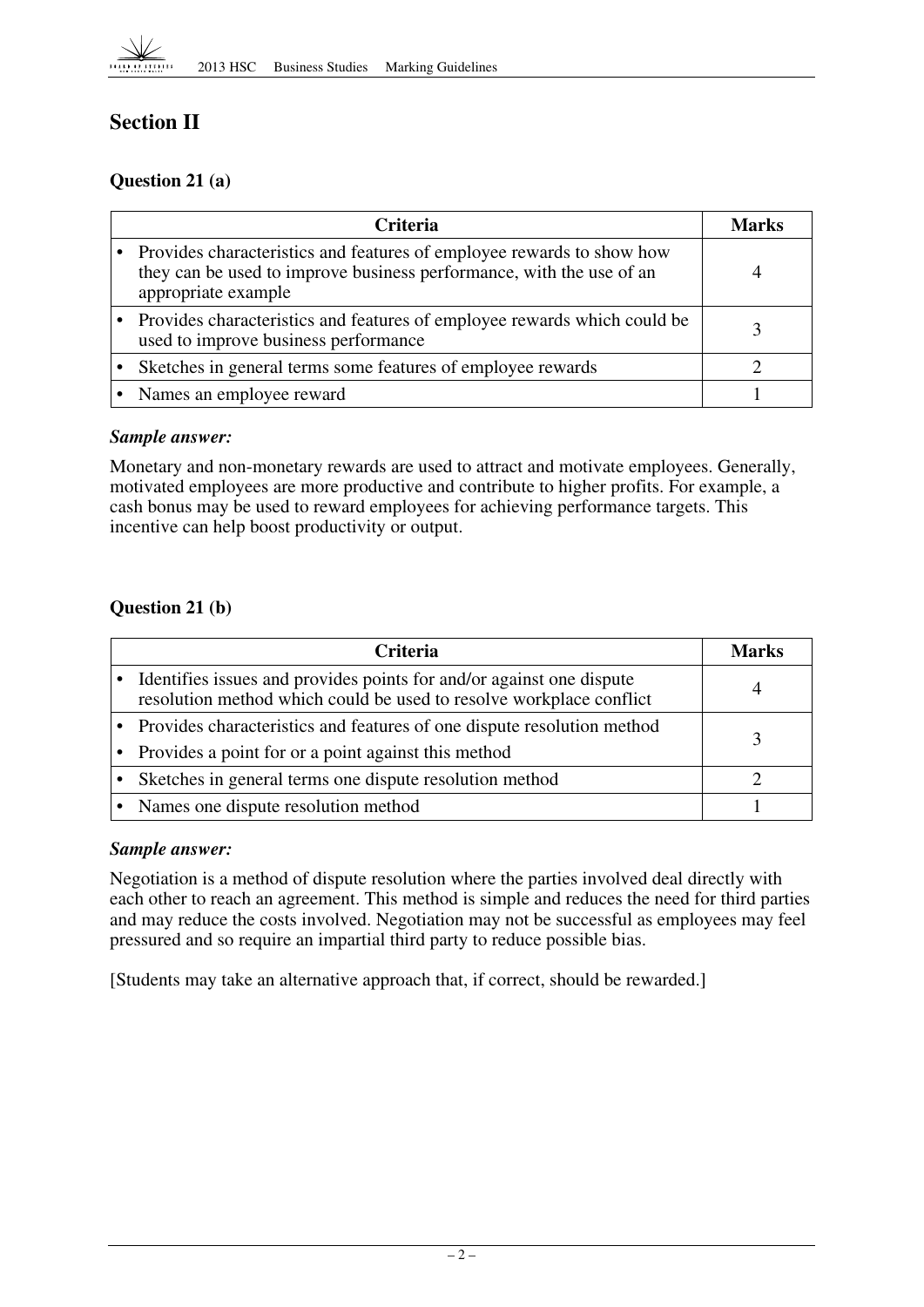

#### **Question 22 (a) (i)**

| <b>Criteria</b>                                                                                           | <b>Marks</b> |
|-----------------------------------------------------------------------------------------------------------|--------------|
| Sketches in general terms an indicator that can be used to assess the<br>effectiveness of human resources |              |
| Makes a general statement about human resources management                                                |              |

#### *Sample answer:*

MK Pty Ltd could use changes in staff turnover as an indicator. This refers to the separation of employees from an employer, both voluntarily and involuntarily. A reduction in the level of staff turnover may indicate worker satisfaction and effective human resource strategies.

#### *Answers could include:*

Corporate culture, benchmarking key variables, accidents, levels of disputation and worker satisfaction.

#### **Question 22 (a) (ii)**

| <b>Criteria</b>                                                                                           | <b>Marks</b> |
|-----------------------------------------------------------------------------------------------------------|--------------|
| Sketches in general terms an indicator that can be used to assess the<br>effectiveness of human resources |              |
| Makes a general statement about human resources management                                                |              |

#### *Sample answer:*

Absenteeism refers to employee absences on an average day. High levels of absenteeism may indicate worker dissatisfaction and poor human resource management at MK Pty Ltd after the takeover.

#### *Answers could include:*

Corporate culture, benchmarking key variables, accidents, levels of disputation and worker satisfaction.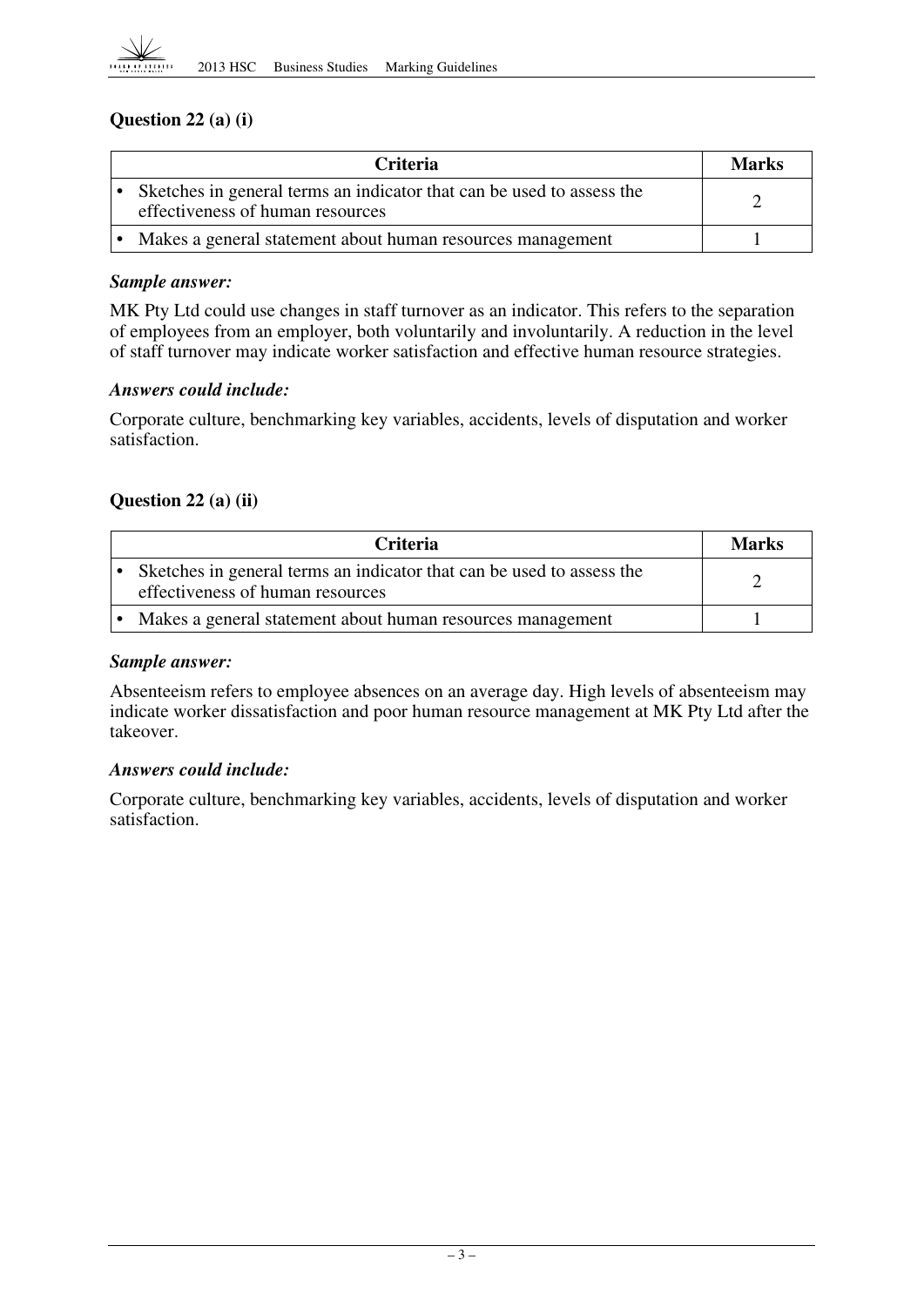

#### **Question 22 (b)**

| <b>Criteria</b>                                                                                      | <b>Marks</b> |
|------------------------------------------------------------------------------------------------------|--------------|
| Identifies issues and provides points for and/or against a source of finance<br>to fund the takeover |              |
| • Provides characteristics and features of a source of finance                                       |              |
| Provides one point in favour or one point against this source of finance to<br>fund the takeover     |              |
| Sketches in general terms a source of finance                                                        |              |
| Names a source of finance                                                                            |              |

#### *Sample answer:*

As the business has low gearing the business should use long-term debt finance. Debt finance provides a relatively quick injection of funds facilitating the takeover allowing for business growth. Debt finance may increase risk due to increased repayments and charges. However, the increased return generated through the business expansion should cover any increase in debt repayments.

#### *Answers could include:*

- Internal sources of finance retained profits
- External sources of finance debt, long-term borrowing (mortgage, debentures, unsecured notes)
- Equity private equity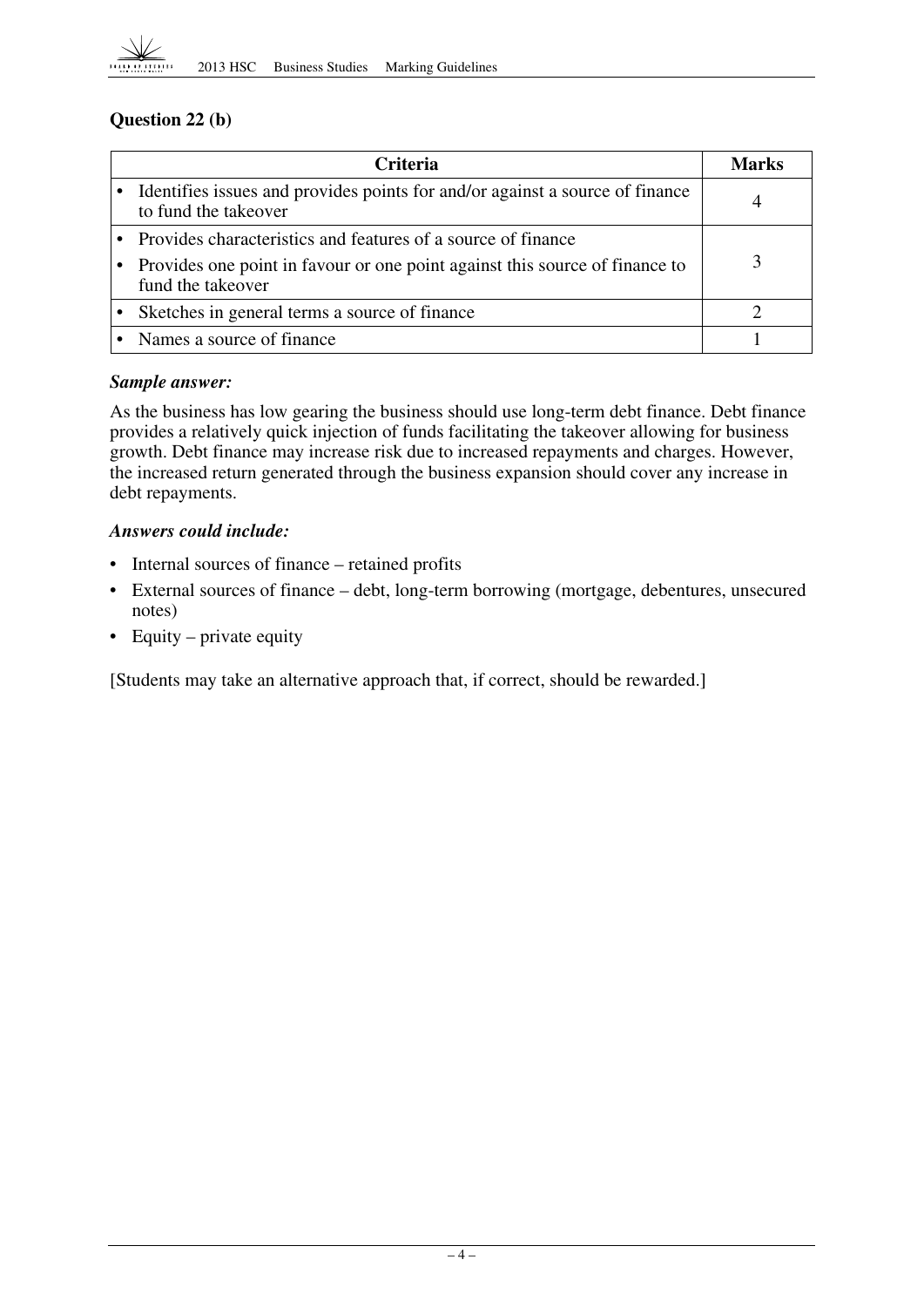

#### **Question 23 (a)**

| <b>Criteria</b>                                                                                  | <b>Marks</b> |
|--------------------------------------------------------------------------------------------------|--------------|
| Sketches in general terms a way that e-commerce can assist Casey with<br>supply chain management |              |
| Names a feature of e-commerce OR supply chain management                                         |              |

#### *Sample answer:*

Electronic ordering is one way that e-commerce can assist Casey. By ordering electronically instead of manually, Casey can reduce lead times and get stock faster.

#### **Question 23 (b)**

| <b>Criteria</b>                                                                                                      | <b>Marks</b> |
|----------------------------------------------------------------------------------------------------------------------|--------------|
| • Provides a performance objective and shows how and/or why it relates to<br>the operations function of the business |              |
| Sketches in general terms a performance objective                                                                    |              |
| Makes a general statement about performance                                                                          |              |

#### *Sample answer:*

Being dependable is important for Casey, as he needs to make sure that he always has stock on hand for his customers to buy. He also needs to be open regular hours, so that his customers know that they will be able to buy the products when they need them. If he is not dependable, he will lose sales and customer loyalty.

#### *Answers could include:*

- Having the highest quality goods and services
- Speed and productivity
- Being dependable and more flexible than competitors
- Efficiency and low cost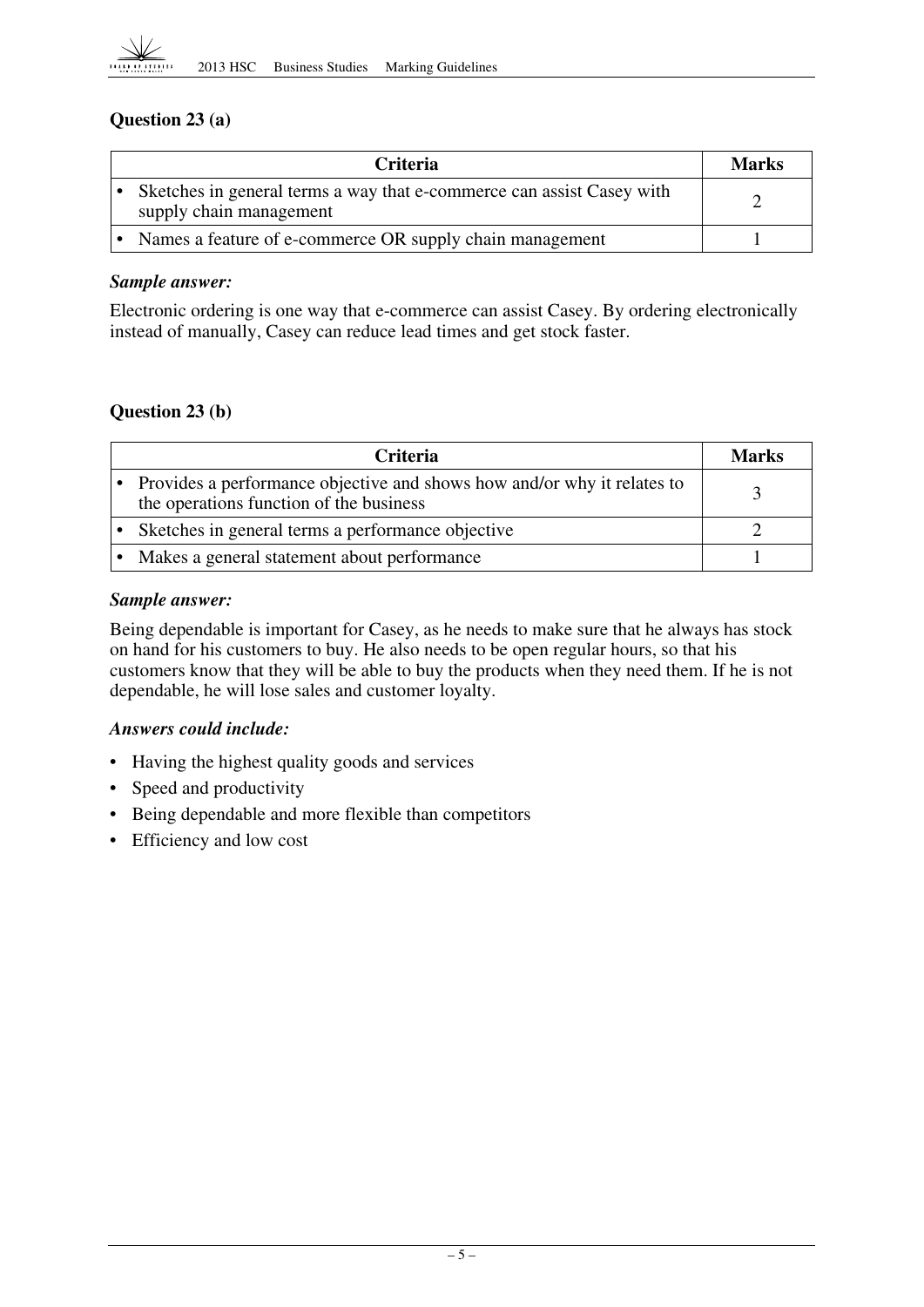

# **Question 23 (c)**

| <b>Criteria</b>                                                                                       | Marks |
|-------------------------------------------------------------------------------------------------------|-------|
| Supports a conclusion showing whether supply chain management is<br>important for the business or not |       |
| Provides characteristics and features of supply chain management                                      |       |
| Sketches in general terms supply chain management                                                     |       |
| Names a characteristic of supply chain management                                                     |       |

#### *Sample answer:*

Supply chain management is important for Casey because it will affect his profits and sales. If Casey does not manage his supply chain well, he may run out of stock and his customers will go elsewhere for their fuel, thus reducing his sales.

He needs to try to minimise cost of his supplies by using cheaper suppliers and trying to reduce the number of suppliers he needs to deal with. This will increase his profits.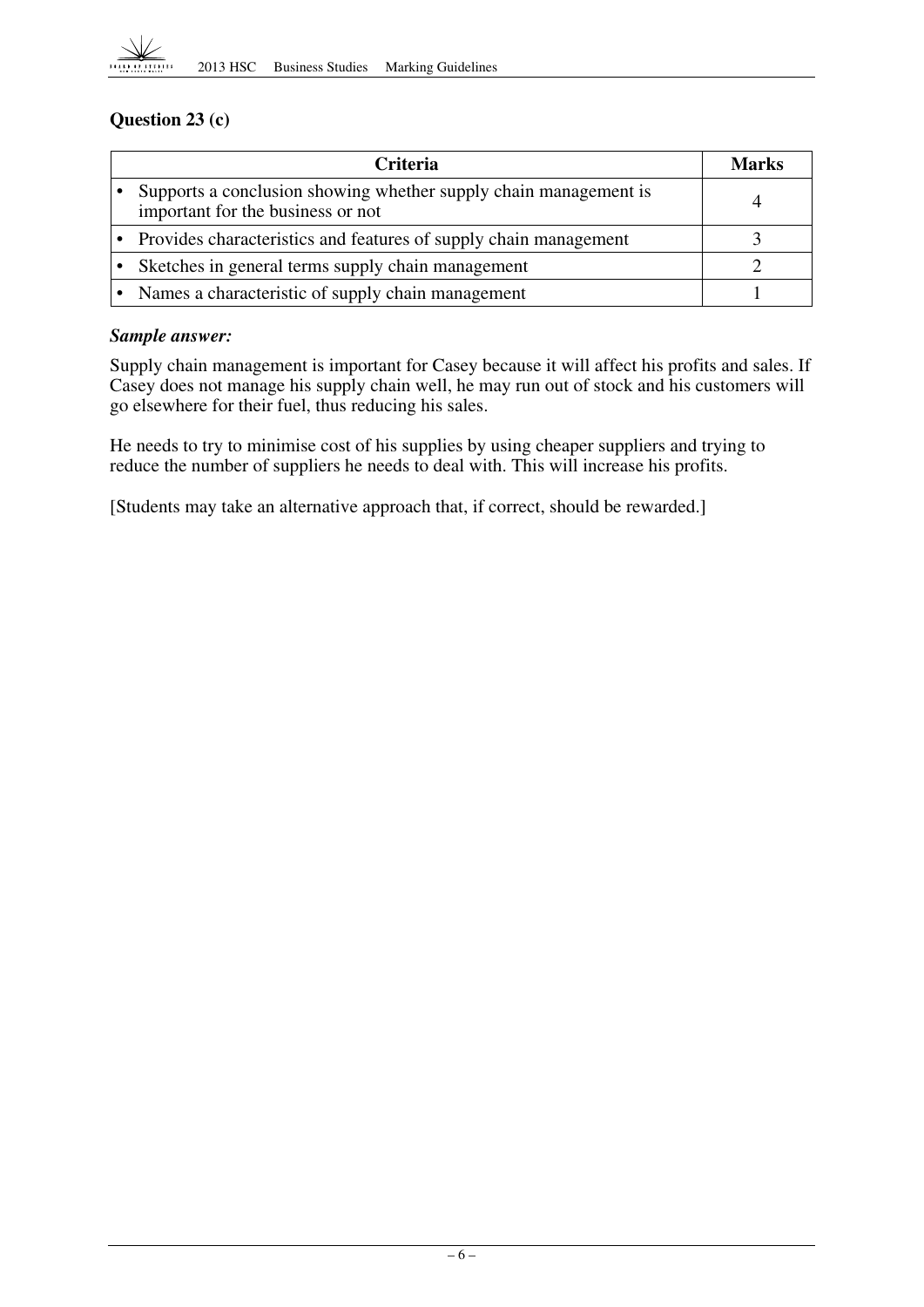

#### **Question 24 (a)**

| Criteria                                                                                                  | Marks |
|-----------------------------------------------------------------------------------------------------------|-------|
| • Provides characteristics and features of an appropriate method which<br>could be used to ensure payment |       |
| Sketches in general terms an appropriate method of payment                                                |       |
| Names a method of payment                                                                                 |       |

#### *Sample answer:*

A letter of credit is a commitment by the French customer's bank that promises to pay the Australian business for the bicycles when the documents proving shipment of the goods are presented.

#### *Answers could include:*

- Clean payment
- Bill of exchange but it should be noted that these all contain some element of risk for an exporter.

#### **Question 24 (b)**

| <b>Criteria</b>                                                                                                                                                       | Marks |
|-----------------------------------------------------------------------------------------------------------------------------------------------------------------------|-------|
| • Provides characteristics and features of a strategy and demonstrates how<br>the business could use this strategy to protect itself against currency<br>fluctuations |       |
| • Provides characteristics and features of a strategy that could be used                                                                                              |       |
| Sketches in general terms a strategy that could be used                                                                                                               |       |
| • Names a strategy that could be used                                                                                                                                 |       |

#### *Sample answer:*

A business could protect itself by using derivatives to hedge against a currency change. The business could buy a forward exchange contract where it will swap its Australian dollars into a foreign currency at a particular price on a particular day in the future. This means the business has 'locked in' a particular exchange rate and is protected from any future unfavourable exchange fluctuations.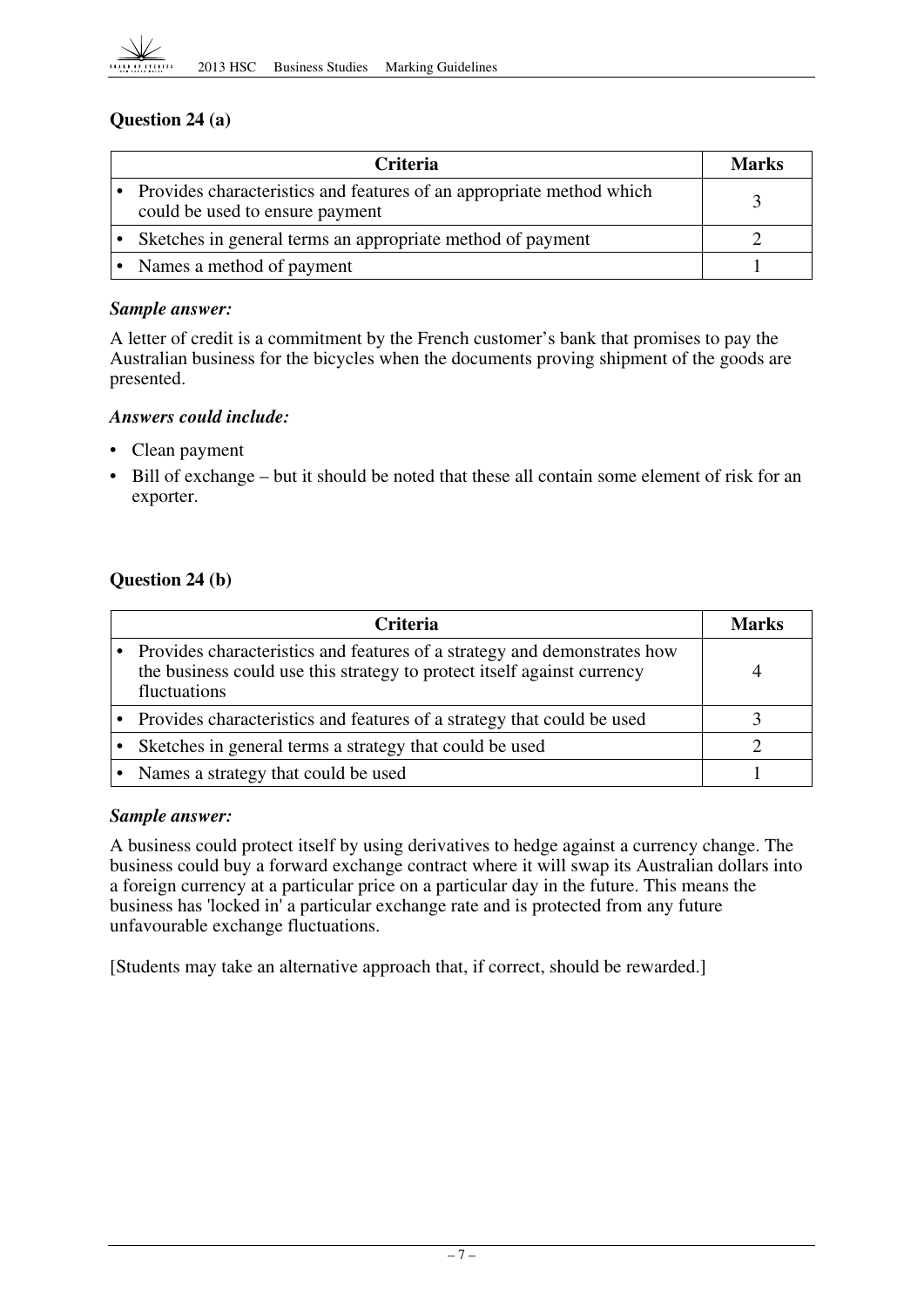

#### **Question 25 (a)**

| <b>Criteria</b>                                                                                                                 | <b>Marks</b> |
|---------------------------------------------------------------------------------------------------------------------------------|--------------|
| Sketches in general terms one appropriate method that could be used by<br>this business to collect data about its target market |              |
| Names a method that could be used to collect data                                                                               |              |

#### *Sample answer:*

Survey – Pat and Robin could gather information by asking a number of people the same questions. These could be about the respondent's knowledge, attitudes, preferences and buying behaviour.

#### *Answers could include:*

- Primary data collected by Pat and Robin to suit their specific needs eg survey, observational research
- eg ABS data • Secondary data that has been collected in the past from either internal or external sources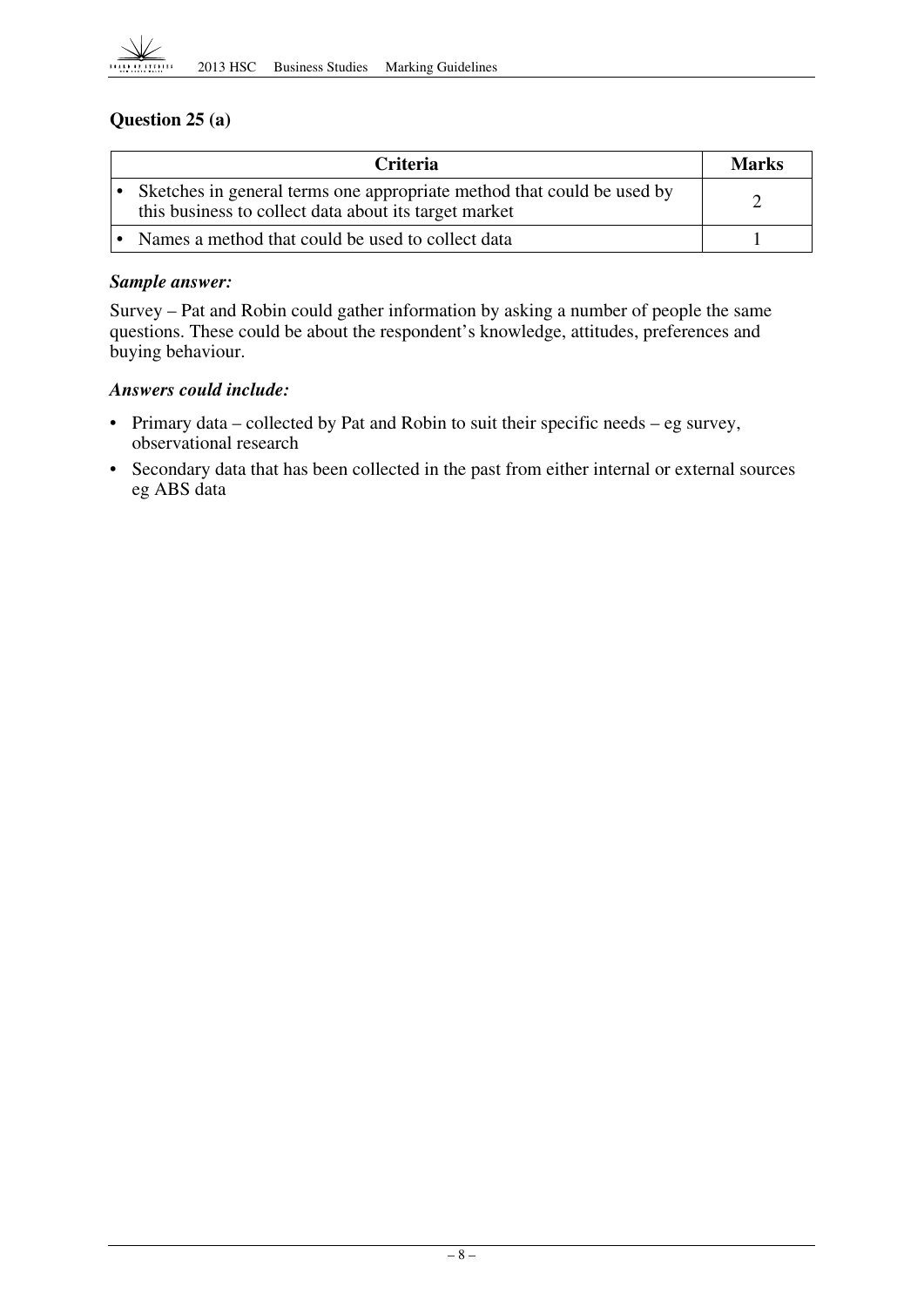

#### **Question 25 (b)**

|           | Marks                                                                                     |   |
|-----------|-------------------------------------------------------------------------------------------|---|
|           | Makes a judgement based on criteria of the decision to adopt the niche<br>market approach | 6 |
|           | Identifies issues and provides points for and/or against the niche market<br>approach     | 5 |
|           | Provides characteristics and features of a niche market                                   |   |
|           | Provides at least one point for or one point against the niche market<br>approach         | 4 |
|           | Provides characteristics and features of a niche market                                   |   |
| <b>OR</b> |                                                                                           | 3 |
|           | Provides at least one point for or one point against the niche market<br>approach         |   |
|           | Sketches in general terms a niche market                                                  | 2 |
|           | Identifies a feature of a niche market                                                    |   |

#### *Sample answer:*

A niche market has a specific, narrow customer base. Pat and Robin can use their niche marketing approach to avoid direct competition with larger department stores. They can recruit more specialised staff that will have greater product knowledge and stock more specialised equipment that will allow them to gain a competitive advantage. This should help them to gain sales and profits. For this reason the niche market approach would be best for them. The decision to adopt a niche market by Robin and Pat may help them maximise their profits if the niche market is big enough.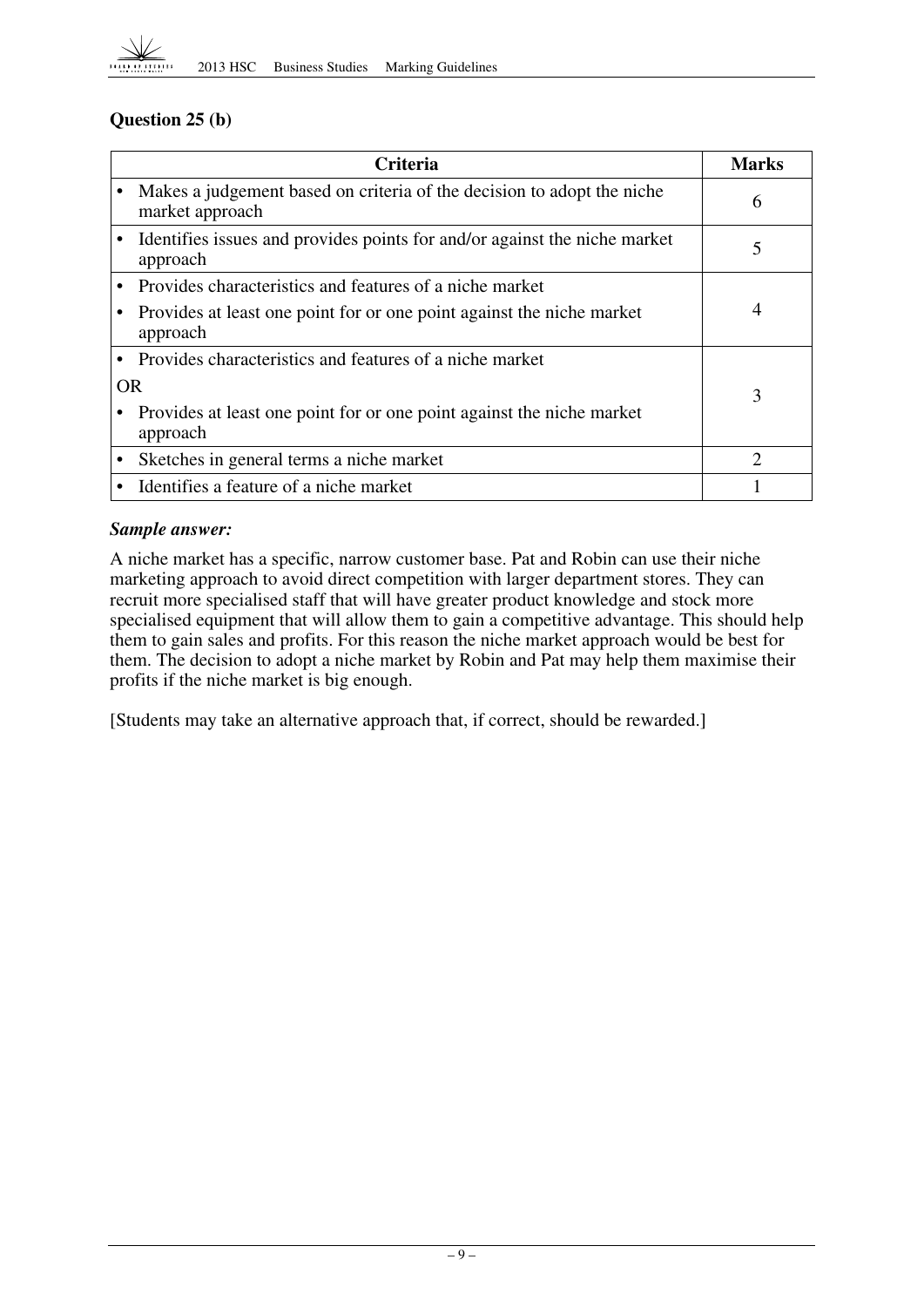

# **Section III**

# **Question 26**

|           | <b>Criteria</b>                                                                                                                            | <b>Marks</b> |
|-----------|--------------------------------------------------------------------------------------------------------------------------------------------|--------------|
|           | • Provides reasons in favour of marketing strategies to address the business<br>problems identified in the hypothetical situation          |              |
|           | Provides reasons in favour of financial management strategies to address<br>the business problems identified in the hypothetical situation | $17 - 20$    |
| $\bullet$ | Makes effective use of the information provided, demonstrating extensive<br>knowledge and understanding relevant to the question           |              |
| $\bullet$ | Presents a sustained, logical and cohesive business report integrating<br>relevant business terminology and concepts                       |              |
| $\bullet$ | Provides reasons in favour of marketing strategies, and provides<br>characteristics and features of financial management strategies        |              |
| <b>OR</b> |                                                                                                                                            |              |
|           | Provides reasons in favour of financial management strategies, and<br>provides characteristics and features of marketing strategies        | $13 - 16$    |
|           | Makes some use of the information provided, demonstrating knowledge<br>and understanding of the question                                   |              |
| $\bullet$ | Presents a logical and cohesive business report and uses relevant business<br>terminology and concepts                                     |              |
|           | • Provides characteristics and features of some marketing strategies and<br>sketches in general terms some financial strategies            |              |
| <b>OR</b> |                                                                                                                                            |              |
|           | Provides characteristics and features of some financial management<br>strategies and sketches in general terms some marketing strategies   | $9 - 12$     |
|           | Includes features of a business report and uses some business terminology<br>and concepts                                                  |              |
|           | Sketches in general terms some aspects of marketing AND/OR financial<br>management                                                         | $5 - 8$      |
|           | May include some features of a business report and uses basic business<br>terminology                                                      |              |
|           | Uses basic business terminology                                                                                                            |              |
| $\bullet$ | May make reference to marketing OR financial management                                                                                    | $1 - 4$      |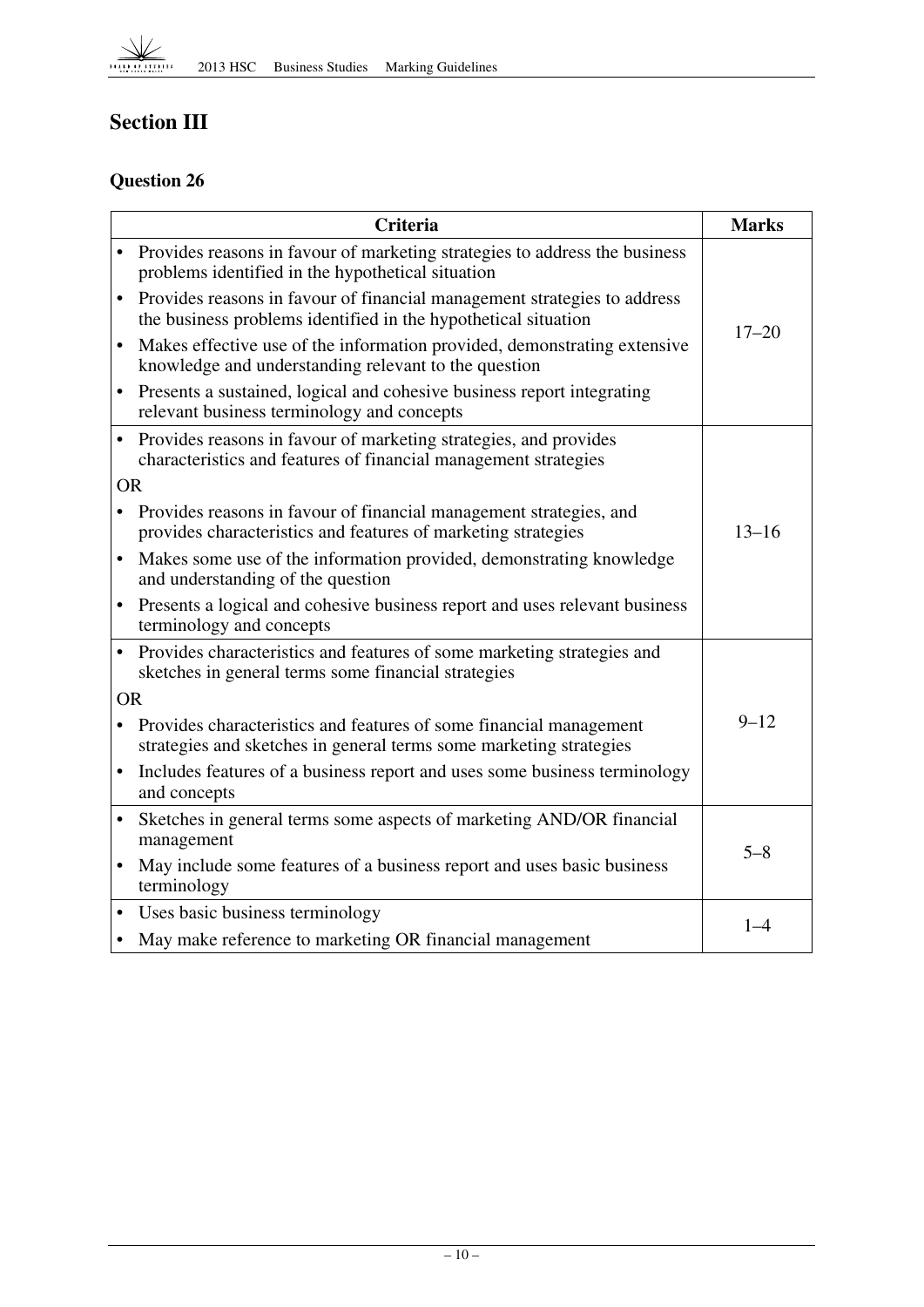## *Answers could include:*

*Marketing strategies:* 

- Market segmentation, product/service differentiation and positioning
- Products goods and/or services
	- branding
	- packaging
- Price including pricing methods cost, market, competition-based
- Pricing strategies skimming, penetration, loss leaders, price points.

#### *Financial management strategies:*

- Cash-flow management
	- cash-flow statements
	- distribution of payments, discounts for early payment, factoring
- Working capital management
	- control of current assets cash, receivables, inventories
- Profitability management
	- revenue marketing objectives.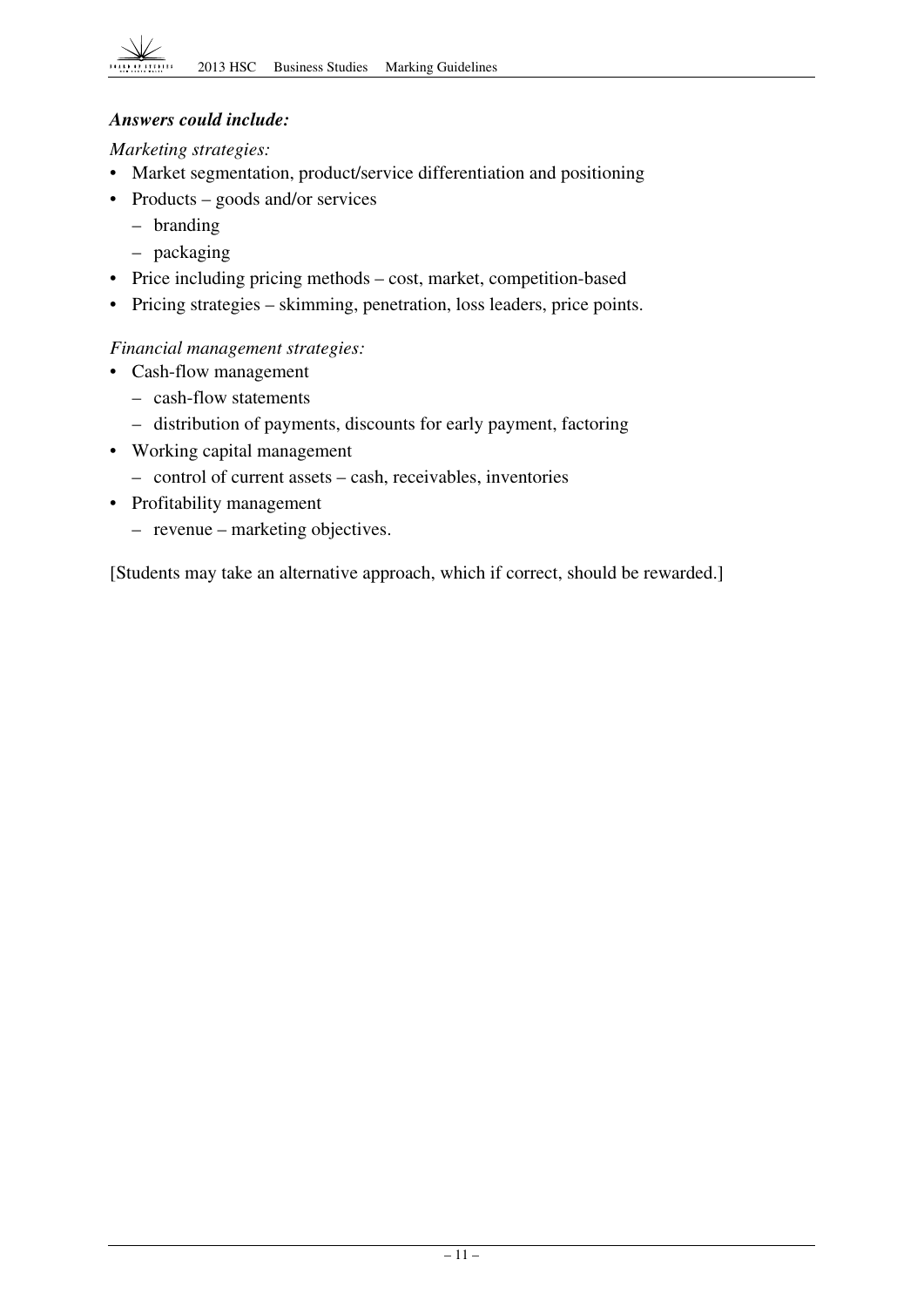

# **Section IV**

## **Question 27**

|   | <b>Criteria</b>                                                                                                                           | <b>Marks</b> |
|---|-------------------------------------------------------------------------------------------------------------------------------------------|--------------|
|   | Makes a judgment (of value, quality, outcomes or results) of strategies that<br>management may use to respond to influences on operations |              |
|   | Applies relevant case study/studies and contemporary business issues                                                                      | $17 - 20$    |
|   | Presents a sustained, logical and cohesive response and communicates<br>clearly using relevant business terminology and concepts          |              |
|   | Makes evident the relationship between relevant management strategies<br>and influences on operations                                     |              |
|   | Uses relevant case study/studies and contemporary business issues                                                                         | $13 - 16$    |
|   | Presents a logical and cohesive response using relevant terminology and<br>concepts                                                       |              |
|   | Provides characteristics and features of management strategies and their<br>influences on operations                                      |              |
|   | May make reference to case study/studies and contemporary business<br>issues                                                              | $9 - 12$     |
|   | Communicates using business terminology and concepts                                                                                      |              |
|   | Makes some reference to management strategies and/or influences on<br>operations                                                          |              |
|   | May make reference to case study/studies and/or contemporary business<br>issues                                                           | $5 - 8$      |
|   | Communicates using some business terminology and concepts                                                                                 |              |
| ٠ | Makes limited reference to operations and/or management strategies                                                                        |              |
|   | May identify case study/studies                                                                                                           | $1 - 4$      |
|   | Uses basic business terminology                                                                                                           |              |

#### *Answers could include:*

*Operations strategies:* 

- • Performance objectives quality, speed, dependability, flexibility, customisation, cost
- New product or service design and development
- Supply chain management logistics, e-commerce, global sourcing
- • Outsourcing advantages and disadvantages
- Technology leading edge, established
- Inventory management advantages and disadvantages of holding stock, LIFO, FIFO, JIT
- Quality management control, assurance, improvement
- Overcoming resistance to change financial costs, purchasing new equipment, redundancy payments, retraining, reorganising plant layout, inertia
- Global factors global sourcing, economies of scale. scanning and learning, research and development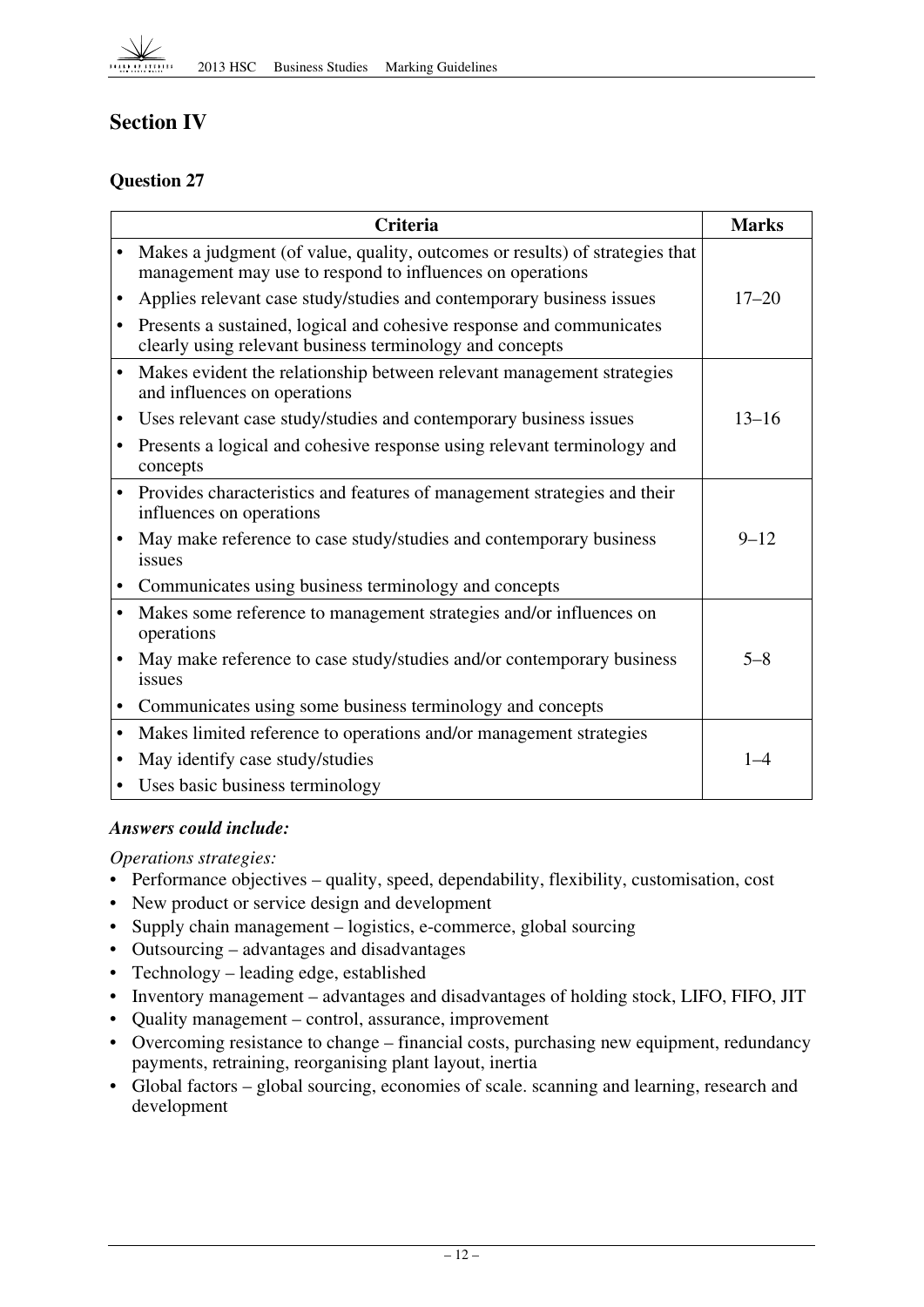# *Influences:*

- • Globalisation, technology, quality expectations, cost-based competition, government policies, legal regulation, environmental sustainability
- • Corporate social responsibility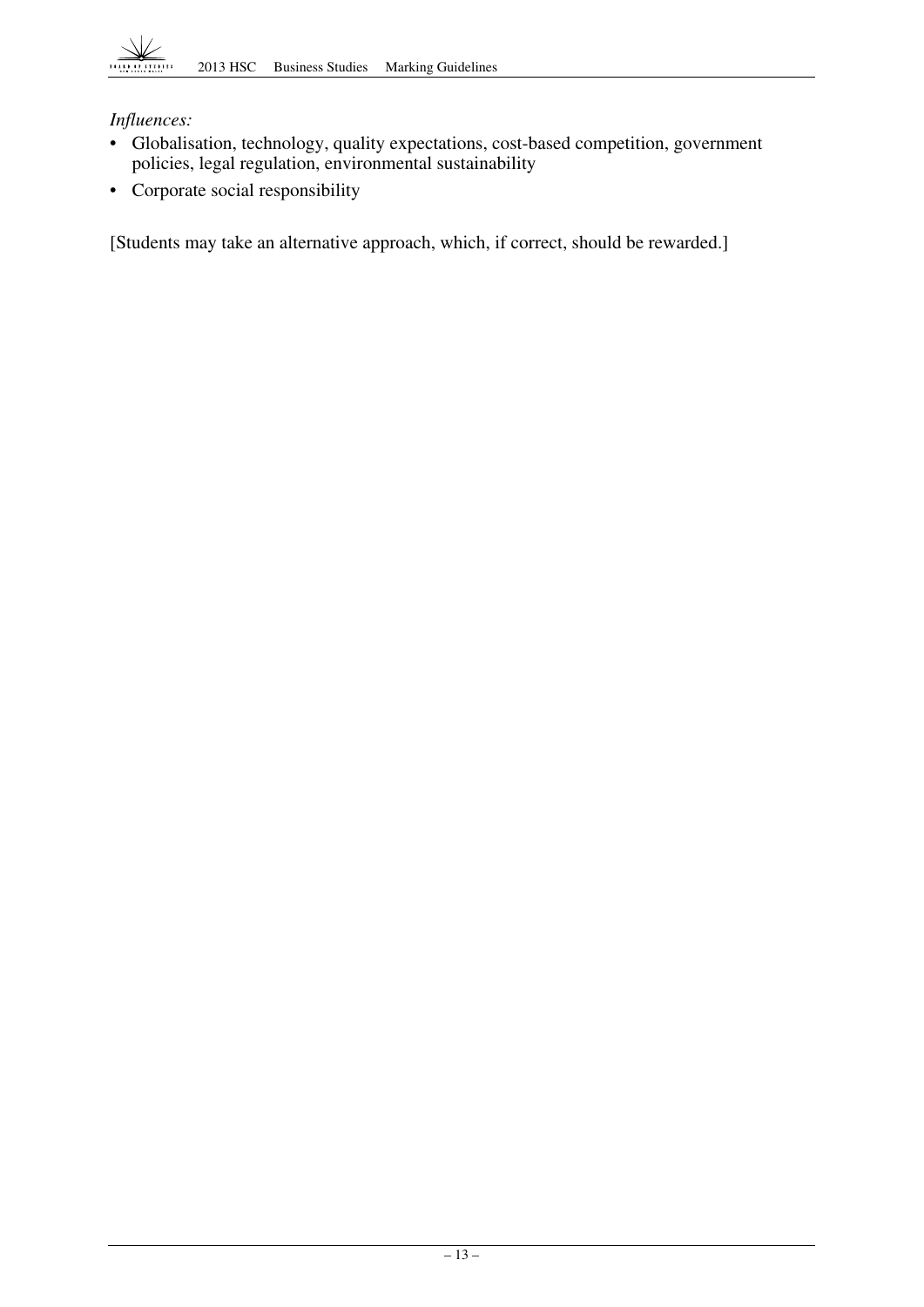

# **Question 28**

|           | <b>Criteria</b>                                                                                                                                    | <b>Marks</b> |
|-----------|----------------------------------------------------------------------------------------------------------------------------------------------------|--------------|
|           | Makes a judgment (of value, quality, outcomes or results) of strategies that<br>management may use to respond to key influences on human resources |              |
| ٠         | Applies relevant case study/studies and contemporary business issues                                                                               | $17 - 20$    |
| $\bullet$ | Presents a sustained, logical and cohesive response and communicates<br>clearly using relevant business terminology and concepts                   |              |
| $\bullet$ | Makes evident the relationship between relevant management strategies<br>and influences on human resources                                         |              |
| $\bullet$ | Uses relevant case study/studies and contemporary business issues                                                                                  | $13 - 16$    |
|           | Presents a logical and cohesive response using relevant terminology and<br>concepts                                                                |              |
| $\bullet$ | Provides characteristics and features of management strategies and their<br>influences on human resources                                          |              |
|           | May make reference to case study/studies and contemporary business<br>issues                                                                       | $9 - 12$     |
|           | Communicates using business terminology and concepts                                                                                               |              |
| $\bullet$ | Makes some reference to management strategies and/or influences on<br>human resources                                                              |              |
|           | May make reference to case study/studies and/or contemporary business<br>issues                                                                    | $5 - 8$      |
| ٠         | Communicates using some business terminology and concepts                                                                                          |              |
| $\bullet$ | Makes limited reference to human resources and/or management strategies                                                                            |              |
| $\bullet$ | May identify case study/studies                                                                                                                    | $1 - 4$      |
|           | • Uses basic business terminology                                                                                                                  |              |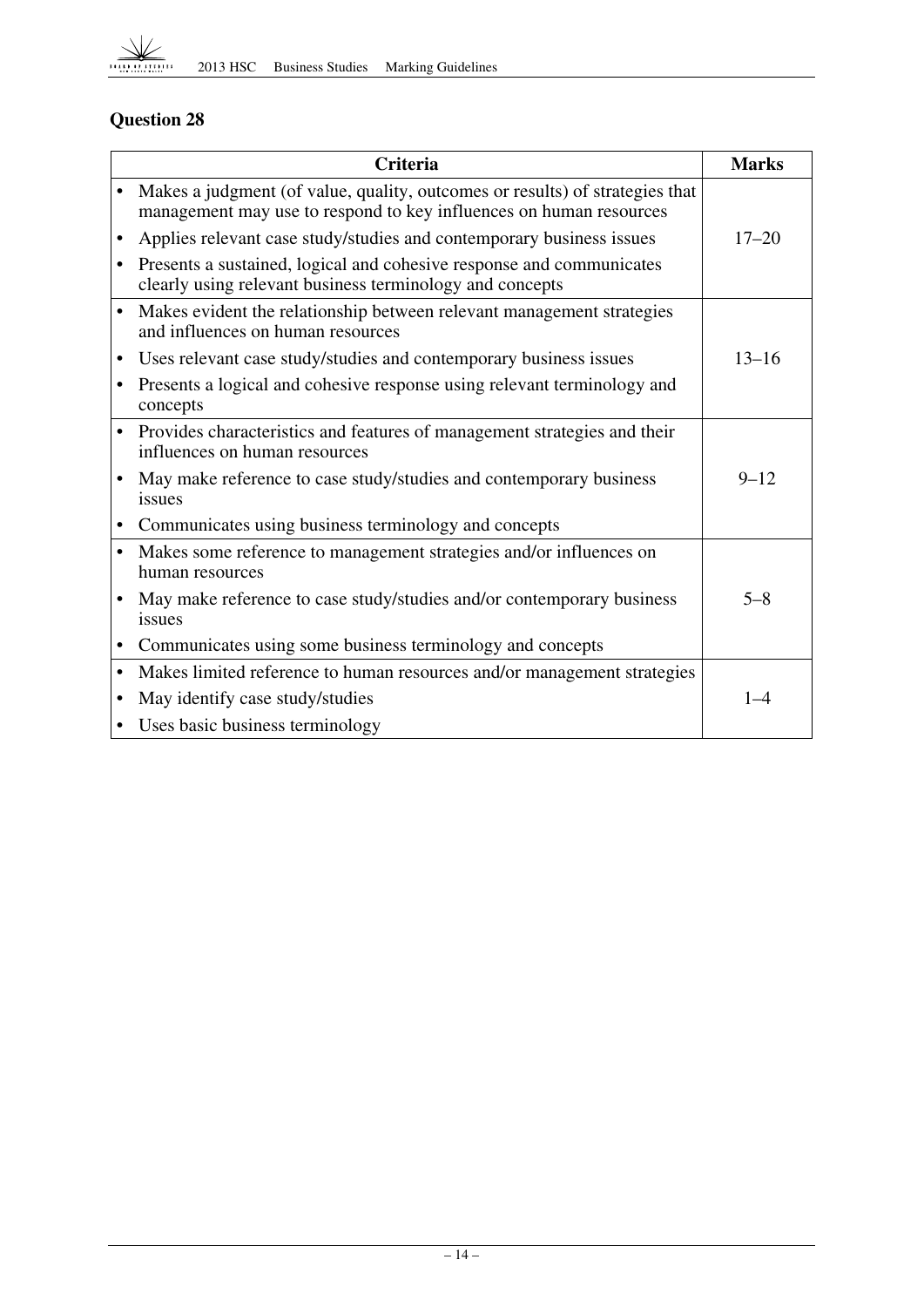## *Answers could include:*

*Human resources strategies:* 

- Leadership style
- Job design general or specific tasks
- Recruitment internal or external, general or specific skills
- Training and development current or future skills
- Performance management developmental or administrative
- Rewards monetary and non-monetary, individual or group, performance pay
- Global costs, skills, supply
- Workplace disputes resolution negotiation, mediation, grievance procedures, involvement of courts and tribunals

# *Key Influences:*

- Stakeholders employers, employees, employer associations, unions, government organisations, society
- Legal the current legal framework
	- $-$  The employment contract common law (rights and obligations of employers and employees), minimum employment standards, minimum wage rates, awards, enterprise agreements, other employment contracts
	- WHS and workers compensation
	- – Anti-discrimination and equal employment opportunity
- Economic
- Technological
- Social changing work patterns, living standards
- Ethics and corporate social responsibility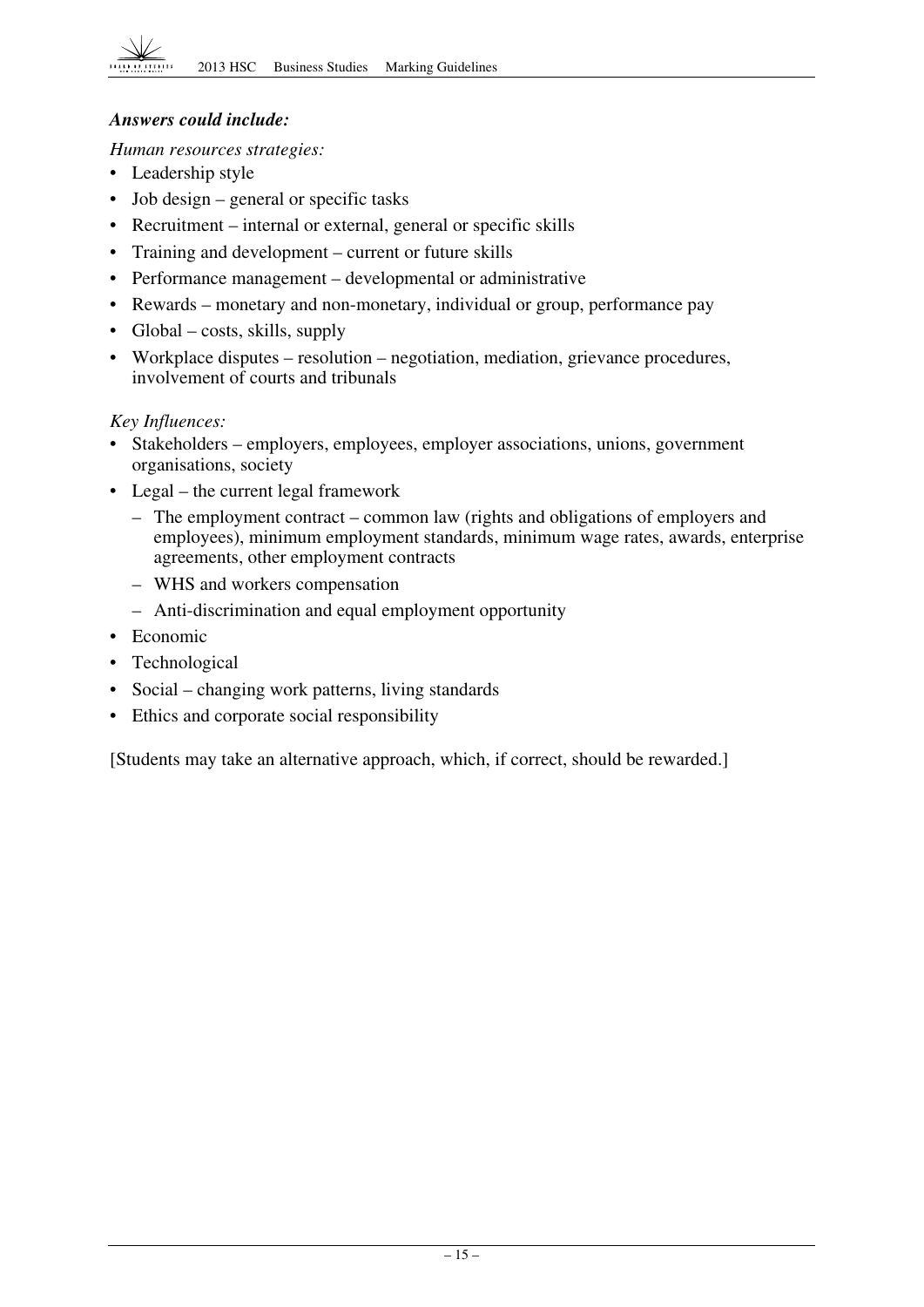# **Business Studies**  2013 HSC Examination Mapping Grid

| <b>Section 1</b> |
|------------------|
|------------------|

| <b>Question</b>  | <b>Marks</b> | <b>Content</b>         | <b>Syllabus outcomes</b> |
|------------------|--------------|------------------------|--------------------------|
| $\mathbf{1}$     | $\mathbf{1}$ | Operations             | H <sub>4</sub>           |
| $\overline{2}$   | 1            | Marketing              | H <sub>5</sub>           |
| 3                | $\mathbf{1}$ | <b>Human Resources</b> | H <sub>4</sub>           |
| $\overline{4}$   | $\mathbf{1}$ | Finance                | H10                      |
| 5                | $\mathbf{1}$ | Operations             | H1                       |
| 6                | $\mathbf{1}$ | Finance                | H <sub>6</sub>           |
| $\tau$           | $\mathbf{1}$ | Marketing              | H2                       |
| 8                | $\mathbf{1}$ | Operations             | H <sub>6</sub>           |
| $\boldsymbol{9}$ | 1            | Marketing              | H <sub>5</sub>           |
| 10               | 1            | Finance                | H10                      |
| 11               | 1            | Marketing              | H <sub>3</sub>           |
| 12               | $\mathbf{1}$ | Marketing              | H <sub>5</sub>           |
| 13               | $\mathbf{1}$ | <b>Human Resources</b> | H2                       |
| 14               | $\mathbf{1}$ | Operations             | H <sub>4</sub>           |
| 15               | $\mathbf{1}$ | Marketing              | H <sub>4</sub>           |
| 16               | $\mathbf{1}$ | Finance                | H <sub>6</sub>           |
| 17               | $\mathbf{1}$ | Operations             | H <sub>5</sub>           |
| 18               | 1            | Operations             | H <sub>4</sub>           |
| 19               | 1            | Marketing              | H10                      |
| 20               | 1            | <b>Human Resources</b> | H <sub>5</sub>           |

#### **Section II**

| <b>Question</b> | <b>Marks</b>   | <b>Content</b>                                                  | <b>Syllabus outcomes</b>                         |
|-----------------|----------------|-----------------------------------------------------------------|--------------------------------------------------|
| 21(a)           | 4              | Human Resources - Strategies in<br>human resource management    | H <sub>4</sub> , H <sub>5</sub>                  |
| 21(b)           | 4              | Human Resources – Strategies in<br>human resource management    | H <sub>2</sub> , H <sub>6</sub>                  |
| $22(a)$ (i)     | 2              | Human Resources – effectiveness of<br>human resource management | H <sub>4</sub> , H <sub>5</sub>                  |
| 22(a) (ii)      | 2              | Human Resources – effectiveness of<br>human resource management | H <sub>4</sub> , H <sub>5</sub>                  |
| 22(b)           | 4              | Finance – sources of finance                                    | H <sub>2</sub> , H <sub>6</sub>                  |
| 23(a)           | $\mathfrak{D}$ | Operations – Operation strategies                               | H <sub>5</sub> , H <sub>4</sub>                  |
| 23(b)           | 3              | Operations – Operation strategies                               | H <sub>5</sub> , H <sub>4</sub>                  |
| 23(c)           | 4              | Operations – Operation strategies                               | H <sub>2</sub> , H <sub>6</sub>                  |
| 24(a)           | 3              | Finance – Global financial<br>management                        | H <sub>4</sub> , H <sub>5</sub> , H <sub>6</sub> |
| 24(b)           | 4              | Finance – Global financial<br>management                        | H <sub>4</sub> , H <sub>6</sub>                  |